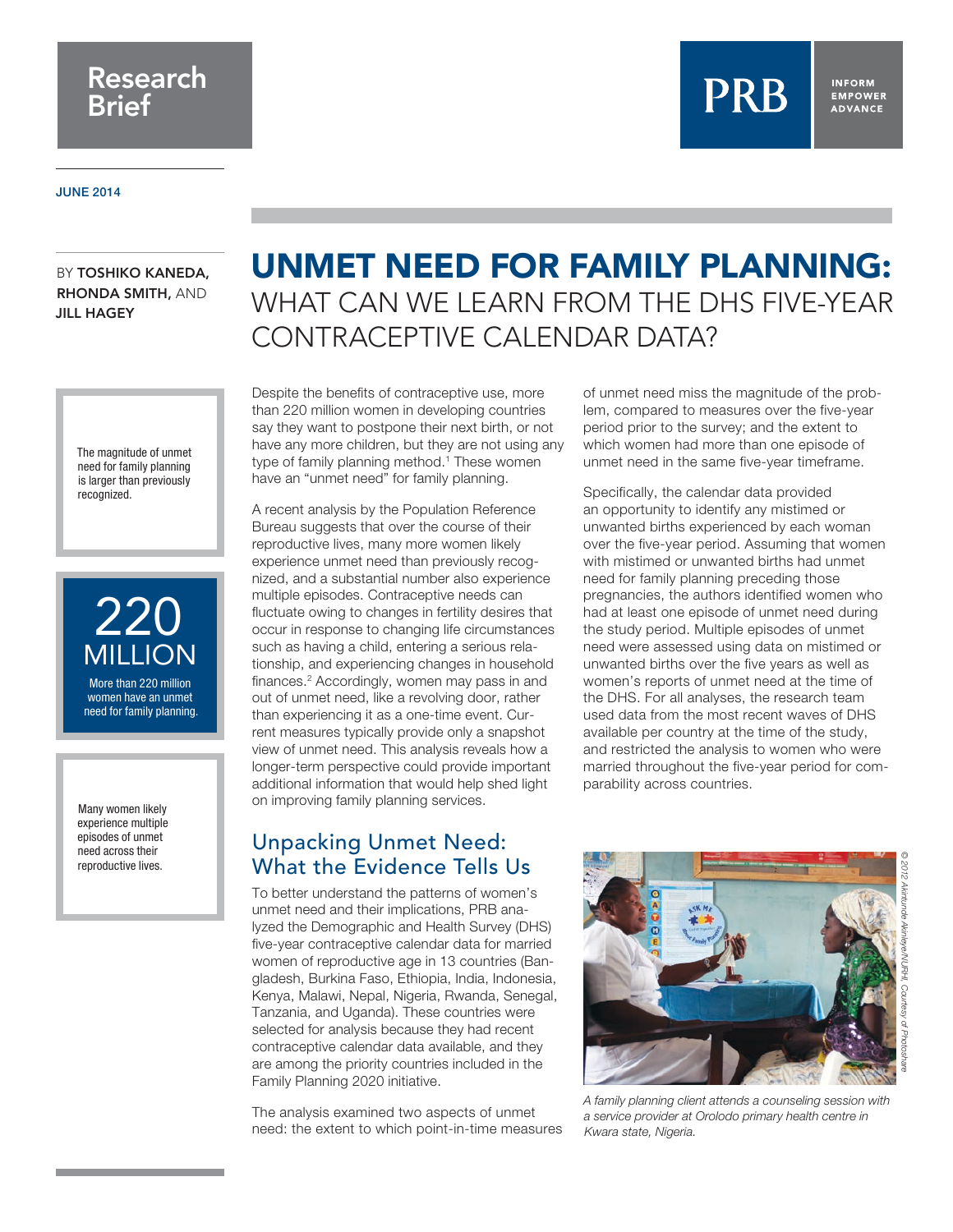The study revealed that the five-year unmet need measure was significantly higher than the single point-in-time measure in several countries, and the difference was very large in some. Figure 1 contrasts unmet need measured at the time of the DHS with that measured over the five-year period preceding the DHS and at the time of the survey. In Uganda, for example, the pointin-time unmet need measure shows that one-third (33 percent) of women had unmet need, while the five-year measure shows that about half of all women (52 percent) had experienced unmet need. The difference between these two measures was the smallest in Burkina Faso at 3 percentage points, and the largest in Malawi at 24 percentage points. Reliance on pointin-time measures may therefore lead family planning program managers and decisionmakers to underestimate the magnitude of unmet need.

Among women who had experienced unmet need over the fiveyear period, a substantial proportion also had more than one episode. Figure 2 shows the percent of women who experienced one. two, or three-plus episodes in the five years. In Malawi, more than half (51 percent) of married women experienced unmet need over the five-year period: 31 percent experienced one episode, 15 percent experienced two episodes, and another 5 percent experienced three or more episodes. Indonesia had the smallest percentage of women (2 percent) who had multiple episodes of unmet need over a five-year period, while Uganda had the largest percentage at 27 percent, with 17 percent experiencing two episodes and another 10 percent experiencing three episodes or more.

Since the analysis only captured unmet need episodes resulting in mistimed or unwanted births, the estimates of unmet need are likely lower than the actual numbers. In addition, some mistimed or unwanted births may not have been reported as such for various reasons including social stigma or changes in birth intentions—once the baby arrived, women may have no longer reported the birth mistimed or unwanted, even though this was the case prior to delivery. These calculations of unmet need, therefore, serve as conservative estimates of the magnitude of the problem.

#### FIGURE 1

#### Unmet Need for Family Planning at One Point in Time and Over 5-Year Period

Percent of Married Women of Reproductive Age



**Source:** PRB analysis based on Demographic and Health Survey data from selected countries.

Women experiencing multiple episodes of unmet need, in just a five-year period of their reproductive lives, are likely facing serious challenges to obtaining family planning services. Research shows that women have unmet need for a number of reasons, including having concerns about health and side effects; perceiving that they are not at risk of pregnancy; facing opposition from their partners or others; and having problems accessing services (due to factors such as distance, cost, stockouts, and inconvenient hours).<sup>3</sup> In addition, women experiencing multiple episodes may not be integrated into local health programs, thus missing potential entry points into the health system and, ultimately, family planning counseling and services. These women also may have different reasons for unmet need at different points in time, requiring different strategies. The more we can understand the nature of need—its magnitude and why it keeps reoccurring—the better we will be able to help women and couples surmount their reproductive challenges at different stages of their lives.

#### FIGURE 2

#### Unmet Need Over a 5-Year Period by the Number of Unmet Need Episodes Experienced



Percent of Married Women of Reproductive Age

**Source:** PRB analysis based on Demographic and Health Survey data from selected countries.